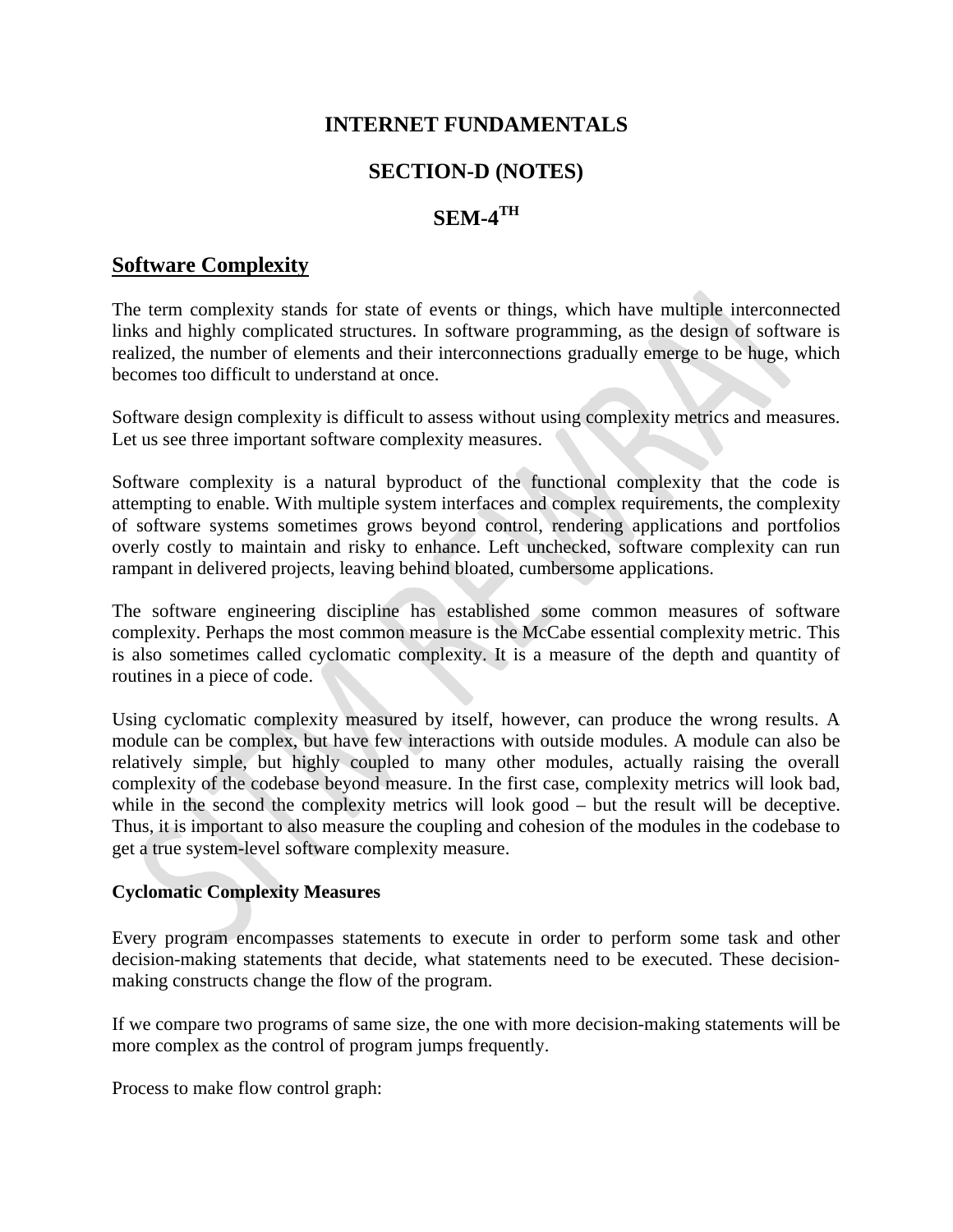- Break program in smaller blocks, delimited by decision-making constructs.
- Create nodes representing each of these nodes.
- ∑ Connect nodes as follows:
	- o If control can branch from block i to block j
		- Draw an arc
	- o From exit node to entry node

#### **Function Point**

It is widely used to measure the size of software. Function Point concentrates on functionality provided by the system. Features and functionality of the system are used to measure the software complexity.Function point counts on five parameters, named as External Input, External Output, Logical Internal Files, External Interface Files, and External Inquiry. To consider the complexity of software each parameter is further categorized as simple, average or complex.

#### **External Input**

Every unique input to the system, from outside, is considered as external input. Uniqueness of input is measured, as no two inputs should have same formats. These inputs can either be data or control parameters.

- **Simple** if input count is low and affects less internal files
- **Complex** if input count is high and affects more internal files
- **Average** in-between simple and complex.

#### **External Output**

All output types provided by the system are counted in this category. Output is considered unique if their output format and/or processing are unique.

- **Simple** if output count is low
- **Complex** if output count is high
- **Average** in between simple and complex.

#### **Logical Internal Files**

Every software system maintains internal files in order to maintain its functional information and to function properly. These files hold logical data of the system. This logical data may contain both functional data and control data.

- **Simple** if number of record types are low
- **Complex** if number of record types are high
- **Average** in between simple and complex.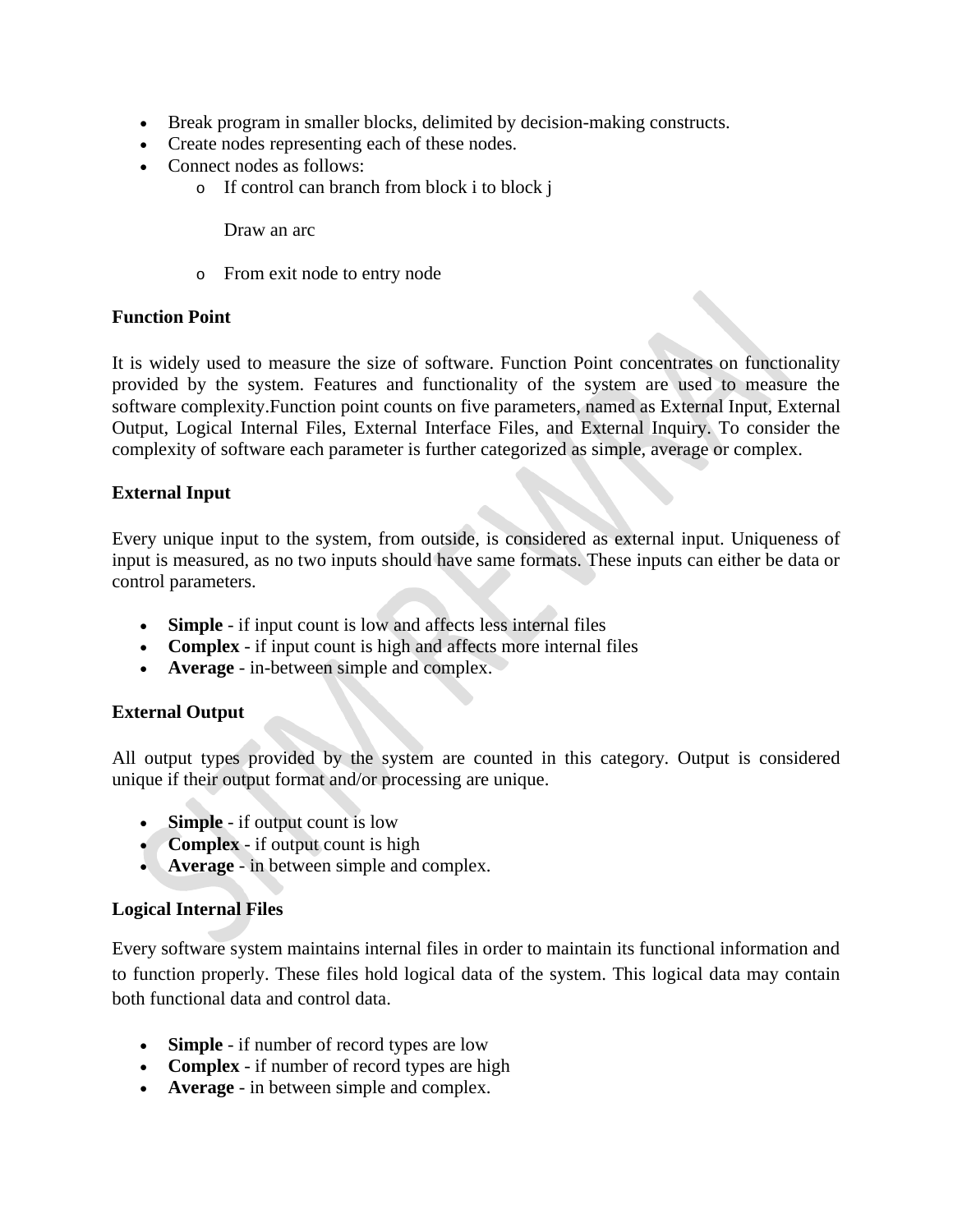### **External Interface Files**

Software system may need to share its files with some external software or it may need to pass the file for processing or as parameter to some function. All these files are counted as external interface files.

- Simple if number of record types in shared file are low
- **Complex** if number of record types in shared file are high
- **Average** in between simple and complex.

## **Encryption**

In [cryptography,](https://en.wikipedia.org/wiki/Cryptography) **encryption** is the process of encoding messages or information in such a way that only authorized parties can access it. Encryption does not of itself prevent interference, but denies the intelligible content to a would-be interceptor. In an encryption scheme, the intended information or message, referred to as [plaintext,](https://en.wikipedia.org/wiki/Plaintext) is encrypted using an encryption algorithm, generating [ciphertext](https://en.wikipedia.org/wiki/Ciphertext) that can only be read if decrypted. For technical reasons, an encryption scheme usually uses a [pseudo-random](https://en.wikipedia.org/wiki/Pseudo-random) encryption key generated by an algorithm. It is in principle possible to decrypt the message without possessing the key, but, for a well-designed encryption scheme, large computational resources and skill are required. An authorized recipient can easily decrypt the message with the [key](https://en.wikipedia.org/wiki/Key_%28cryptography%29) provided by the originator to recipients but not to unauthorized users.

### **Types**

### **Symmetric key / Private key**

In [symmetric-key](https://en.wikipedia.org/wiki/Symmetric-key_algorithm) schemes, the encryption and decryption keys are the same. Communicating parties must have the same key before they can achieve secure communication.

#### **Public key**



Illustration of how encryption is used within servers [Public key encryption.](https://en.wikipedia.org/wiki/Public_key_encryption)

In [public-key encryption](https://en.wikipedia.org/wiki/Public-key_encryption) schemes, the encryption key is published for anyone to use and encrypt messages. However, only the receiving party has access to the decryption key that enables messages to be read. Public-key encryption was first described in a secret document in 1973 before then all encryption schemes were symmetric-key (also called private-key).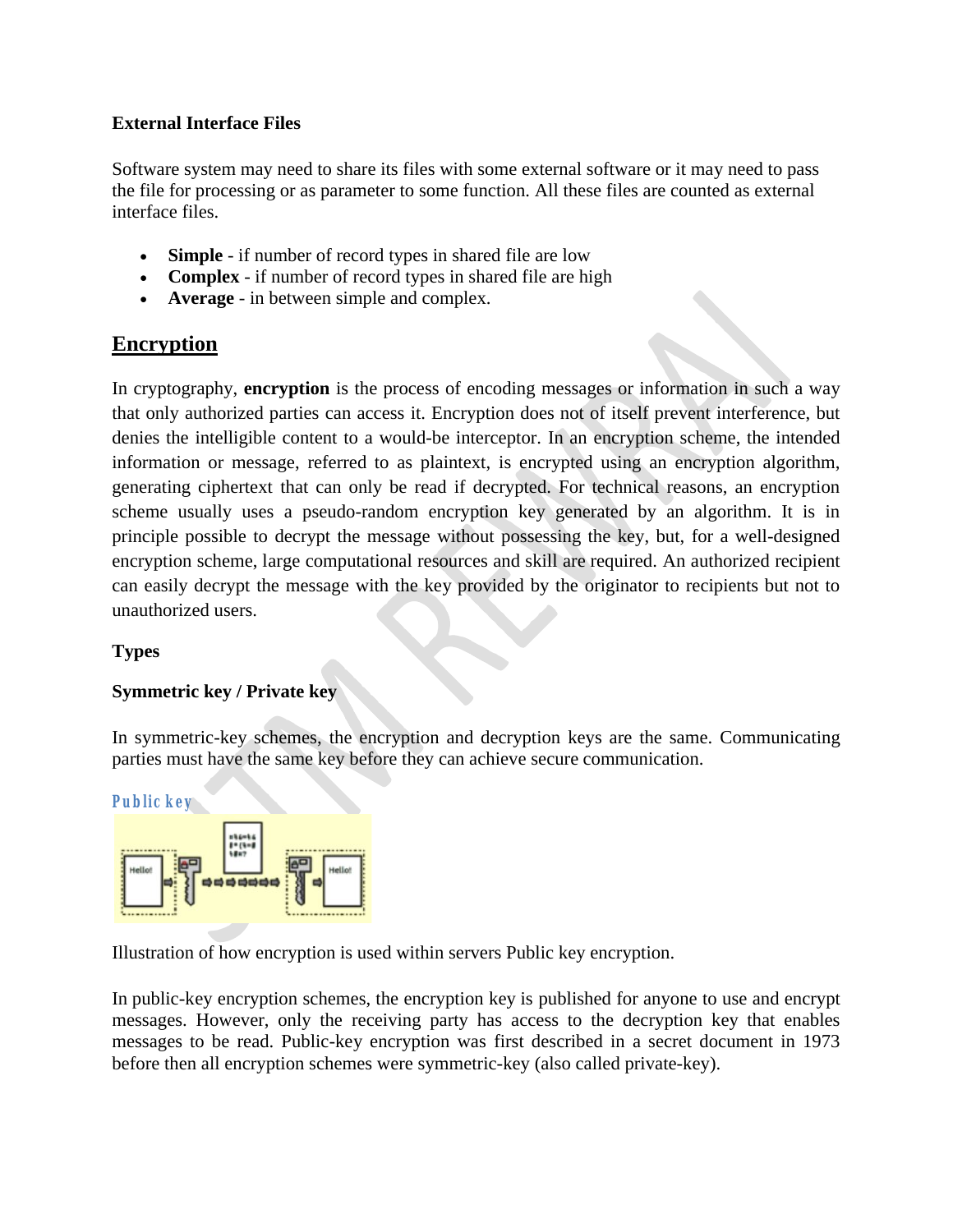A publicly available public key encryption application called [Pretty Good Privacy](https://en.wikipedia.org/wiki/Pretty_Good_Privacy) (PGP) was written in 1991 by [Phil Zimmermann,](https://en.wikipedia.org/wiki/Phil_Zimmermann) and distributed free of charge with source code; it was purchased by [Symantec](https://en.wikipedia.org/wiki/Symantec) in 2010 and is regularly updated

**Public key cryptography**, or **asymmetric cryptography**, is any cryptographic system that uses pairs of [keys:](https://en.wikipedia.org/wiki/Cryptographic_key) *public keys* which may be disseminated widely, and *private keys* which are known only to the owner. This accomplishes two functions: [authentication,](https://en.wikipedia.org/wiki/Authentication_protocol) which is when the public key is used to verify that a holder of the paired private key sent the message, and [encryption,](https://en.wikipedia.org/wiki/Encryption) whereby only the holder of the paired private key can decrypt the message encrypted with the public key.

In a public key encryption system, any person can encrypt a message using the public key of the receiver, but such a message can be decrypted only with the receiver's private key. For this to work it must be computationally easy for a user to generate a public and private key-pair to be used for encryption and decryption. The strength of a public key cryptography system relies on the degree of difficulty (computational impracticality) for a properly generated private key to be determined from its corresponding public key. Security then depends only on keeping the private key private, and the public key may be published without compromising security

Two of the best-known uses of public key cryptography are:

- ∑ *Public key encryption*, in which a message is encrypted with a recipient's public key. The message cannot be decrypted by anyone who does not possess the matching private key, who is thus presumed to be the owner of that key and the person associated with the public key. This is used in an attempt to ensure [confidentiality.](https://en.wikipedia.org/wiki/Confidentiality)
- *[Digital signatures](https://en.wikipedia.org/wiki/Digital_signature)*, in which a message is signed with the sender's private key and can be verified by anyone who has access to the sender's public key. This verification proves that the sender had access to the private key, and therefore is likely to be the person associated with the public key. This also ensures that the message has not been tampered with, as a signature is mathematically bound to the message it originally was made with, and verification will fail for practically any other message, no matter how similar to the original message.

## **SECURE WEB DOCUMENT:**

Generally, secure websites use encryption and authentication standards to protect the confidentiality of web transactions.

- Currently, the most commonly used protocol for web security is TLS, or Transport Layer Security. This technology is still commonly referred to as SSL, or Secure Sockets Layer, a predecessor to TLS. In addition to providing security for HTTP (web hypertext) transactions, TLS works with other [TCP/IP](https://kb.iu.edu/d/abkr) standards such as [IMAP](https://kb.iu.edu/d/aete) mail and LDAP directory access. For a security standard such as TLS/SSL to work, your browser and the web server must both be configured to use it.
- When you connect to a website using TLS, your browser asks the server to authenticate itself, or confirm its identity. The authentication process uses cryptography to verify that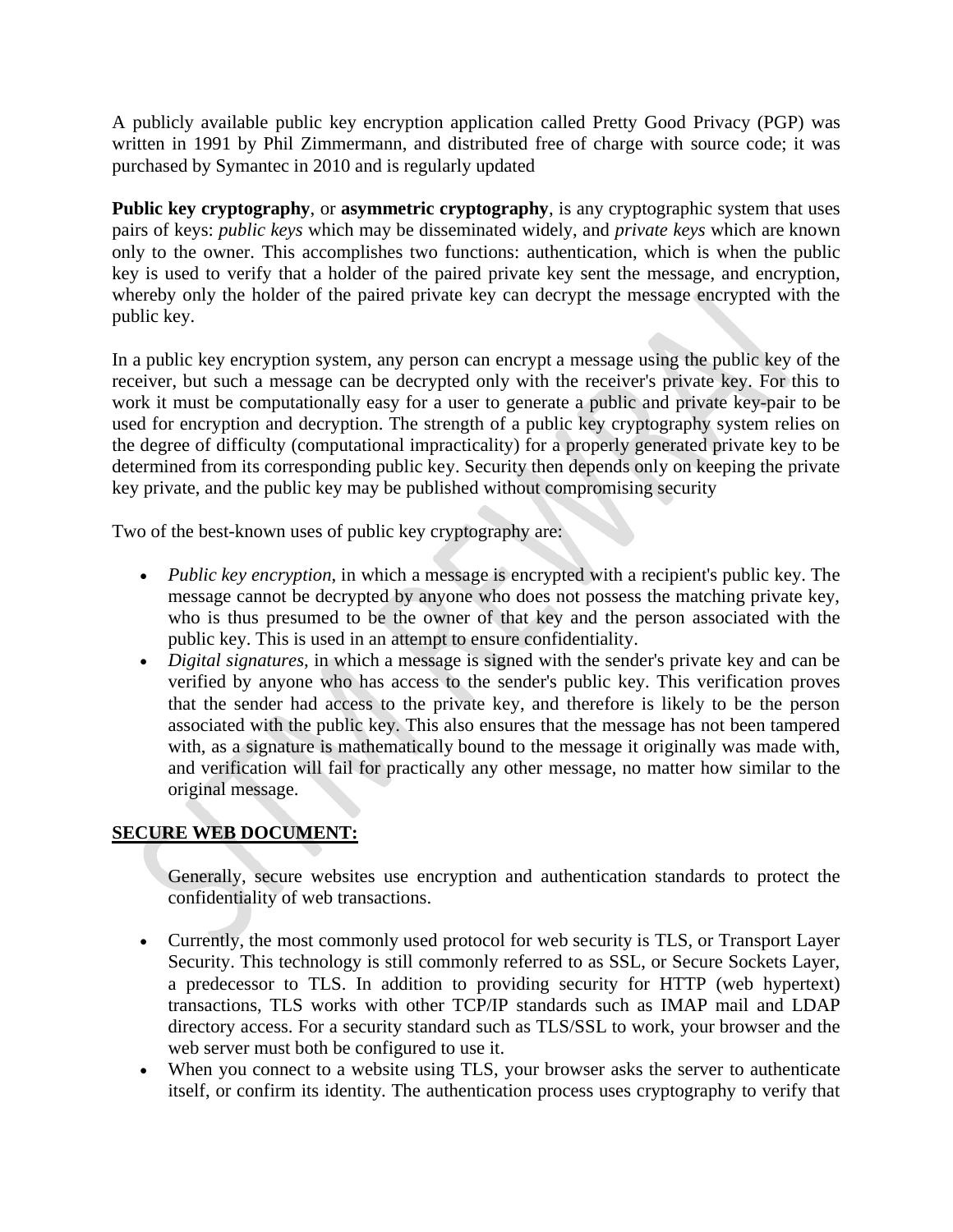a trusted independent third party, or [certificate authority,](https://kb.iu.edu/d/aoeo) such as [Comodo,](http://www.comodo.com/) [Thawte,](http://www.thawte.com/) or [VeriSign,](http://www.verisign.com/) has registered and identified the server. TLS can also authenticate connecting users or their computers.

- In addition, TLS encrypts the data that you send, and incorporates a mechanism for detecting any alteration in transit, so that eavesdropping on or tampering with web traffic is almost impossible. This is essential for safely transmitting highly confidential information such as credit card numbers.
- Nearly all current browsers are set up by default to accept SSL certificates from most established certificate authorities, and to notify you when you are entering or leaving secure sites, including secure areas of comprehensive sites.

# **Digital signature**

A **digital signature** is a mathematical scheme for demonstrating the authenticity of digital messages or documents. A valid digital signature gives a recipient reason to believe that the message was created by a known sender [\(authentication\)](https://en.wikipedia.org/wiki/Authentication), that the sender cannot deny having sent the message [\(non-repudiation\)](https://en.wikipedia.org/wiki/Non-repudiation), and that the message was not altered in transit [\(integrity\)](https://en.wikipedia.org/wiki/Data_integrity).

Digital signatures are a standard element of most [cryptographic protocol](https://en.wikipedia.org/wiki/Cryptographic_protocol) suites, and are commonly used for software distribution, financial transactions, [contract management software,](https://en.wikipedia.org/wiki/Contract_management_software) and in other cases where it is important to detect forgery or tampering.

The digital equivalent of a handwritten signature or stamped seal, but offering far more inherent security, a digital signature is intended to solve the problem of tampering and impersonation in digital communications. Digital signatures can provide the added assurances of evidence to origin, identity and status of an electronic document, transaction or message, as well as acknowledging informed consent by the signer.

In many countries, including the United States, digital signatures have the same legal significance as the more traditional forms of signed documents. The United States Government Printing Office publishes electronic versions of the budget, public and private laws, and congressional bills with digital signatures.

A digital signature scheme typically consists of three algorithms;

- A *[key generation](https://en.wikipedia.org/wiki/Key_generation)* algorithm that selects a *private key* [uniformly at random](https://en.wikipedia.org/wiki/Uniform_distribution_%28discrete%29) from a set of possible private keys. The algorithm outputs the private key and a corresponding *public key*.
- A *signing* algorithm that, given a message and a private key, produces a signature.
- A *signature verifying* algorithm that, given the message, public key and signature, either accepts or rejects the message's claim to authenticity.

Two main properties are required. First, the authenticity of a signature generated from a fixed message and fixed private key can be verified by using the corresponding public key. Secondly, it should be computationally infeasible to generate a valid signature for a party without knowing that party's private key. A digital signature is an authentication mechanism that enables the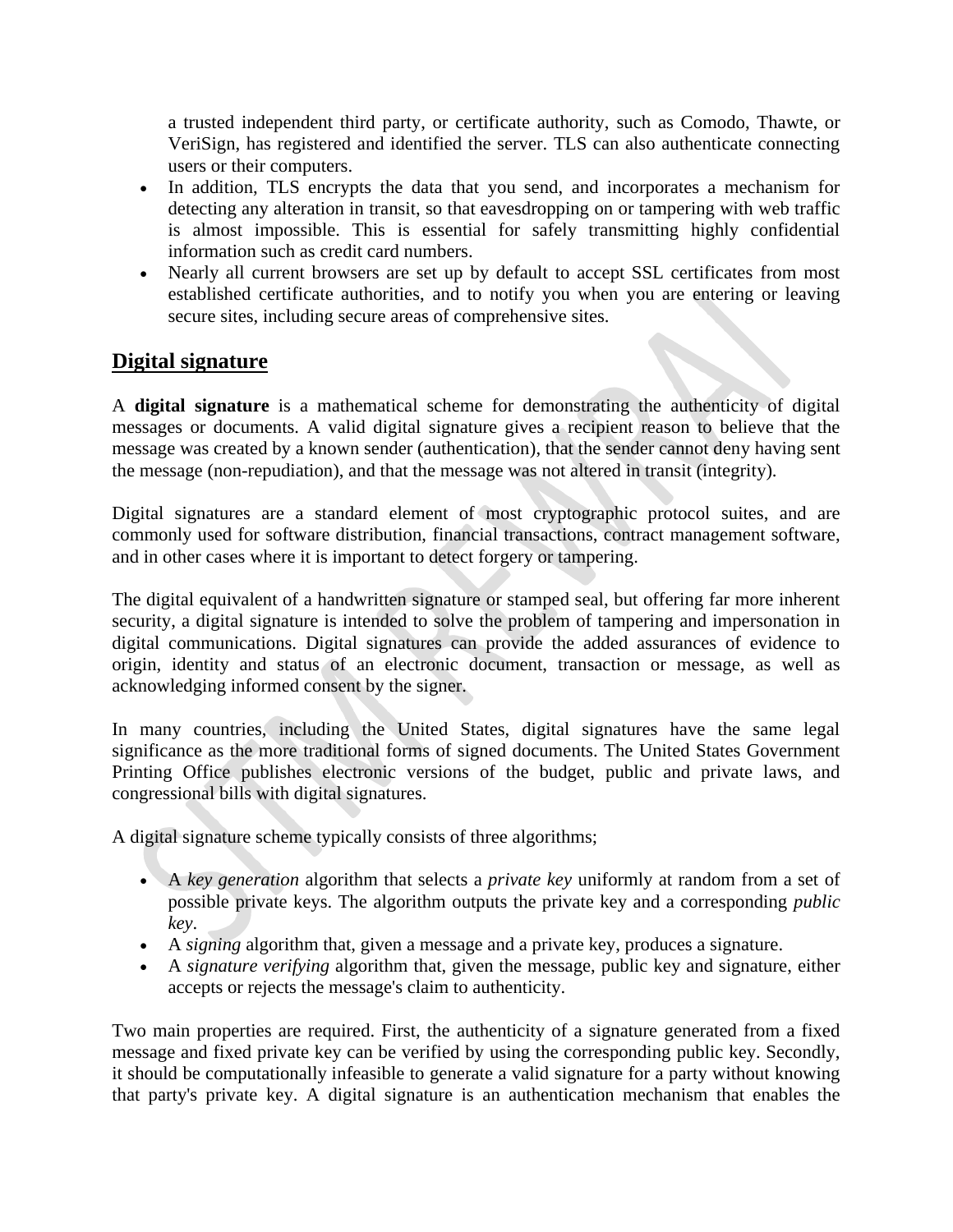creator of the message to attach a code that acts as a signature. The [Digital Signature Algorithm](https://en.wikipedia.org/wiki/Digital_Signature_Algorithm) (DSA), developed by the [National Institute of Standards and Technology,](https://en.wikipedia.org/wiki/National_Institute_of_Standards_and_Technology) is one of [many](https://en.wikipedia.org/wiki/Digital_signature#Some_digital_signature_algorithms)  [examples](https://en.wikipedia.org/wiki/Digital_signature#Some_digital_signature_algorithms) of a signing algorithm

### **How digital signatures work**

Digital signatures are based on public key cryptography, also known as [asymmetric](http://searchsecurity.techtarget.com/definition/asymmetric-cryptography)  [cryptography.](http://searchsecurity.techtarget.com/definition/asymmetric-cryptography) Using a [public key](http://searchsecurity.techtarget.com/definition/public-key) [algorithm](http://whatis.techtarget.com/definition/algorithm) such as [RSA,](http://searchsecurity.techtarget.com/definition/RSA) one can generate two keys that are mathematically linked: one private and one public. To create a digital signature, signing software (such as an email program) creates a one-way hash of the electronic data to be signed. The [private key](http://searchsecurity.techtarget.com/definition/private-key) is then used to encrypt the hash. The encrypted hash -- along with other information, such as the [hashing](http://searchsqlserver.techtarget.com/definition/hashing) algorithm -- is the digital signature. The reason for encrypting the hash instead of the entire message or document is that a hash function can convert an arbitrary input into a fixed length value, which is usually much shorter. This saves time since hashing is much faster than signing.

# **Firewall**

In [computing,](https://en.wikipedia.org/wiki/Computing) a **firewall** is a [network security](https://en.wikipedia.org/wiki/Network_security) system that monitors and controls the incoming and outgoing network traffic based on predetermined security rules. A firewall typically establishes a barrier between a trusted, secure internal network and another outside network, such as the Internet, that is assumed not to be secure or trusted. Firewalls are often categorized as either *network firewalls* or *host-based firewalls*. Network firewalls filter traffic between two or more networks; they are either [software appliances](https://en.wikipedia.org/wiki/Software_appliance) running on general purpose hardware, or hardware-based [firewall computer appliances.](https://en.wikipedia.org/wiki/Computer_appliance#Types_of_appliances) Host-based firewalls provide a layer of software on one host that controls network traffic in and out of that single machine.<sup>[\[3\]\[4\]](https://en.wikipedia.org/wiki/Firewall_%28computing%29#cite_note-3)</sup> Firewall appliances may also offer other functionality to the internal network they protect, such as acting as a DHCP<sup>[5][\[6\]](https://en.wikipedia.org/wiki/Firewall_%28computing%29#cite_note-6)</sup> or  $VPN^{[7][8][9][10]}$  $VPN^{[7][8][9][10]}$  $VPN^{[7][8][9][10]}$  $VPN^{[7][8][9][10]}$  server for that network.

A firewall is a network security system designed to prevent unauthorized [access](http://www.webopedia.com/TERM/A/access.html) to or from a private [network.](http://www.webopedia.com/TERM/N/network.html) Firewalls can be implemented in both [hardware](http://www.webopedia.com/TERM/H/hardware.html) and [software,](http://www.webopedia.com/TERM/S/software.html) or a combination of both. Network firewalls are frequently used to prevent unauthorized [Internet](http://www.webopedia.com/TERM/I/Internet.html) users from accessing private networks connected to the Internet, especially *[intranets](http://www.webopedia.com/TERM/I/intranet.html)*. All messages entering or leaving the intranet pass through the firewall, which examines each message and blocks those that do not meet the specified [security](http://www.webopedia.com/TERM/S/security.html) criteria.

### **Hardware and Software Firewalls**

Firewalls can be either hardware or software but the ideal configuration will consist of both. In addition to limiting access to your computer and network, a firewall is also useful for allowing remote access to a private network through secure authentication certificates and logins.

Hardware firewalls can be purchased as a stand-alone product but are also typically found in broadband routers, and should be considered an important part of your system and network set